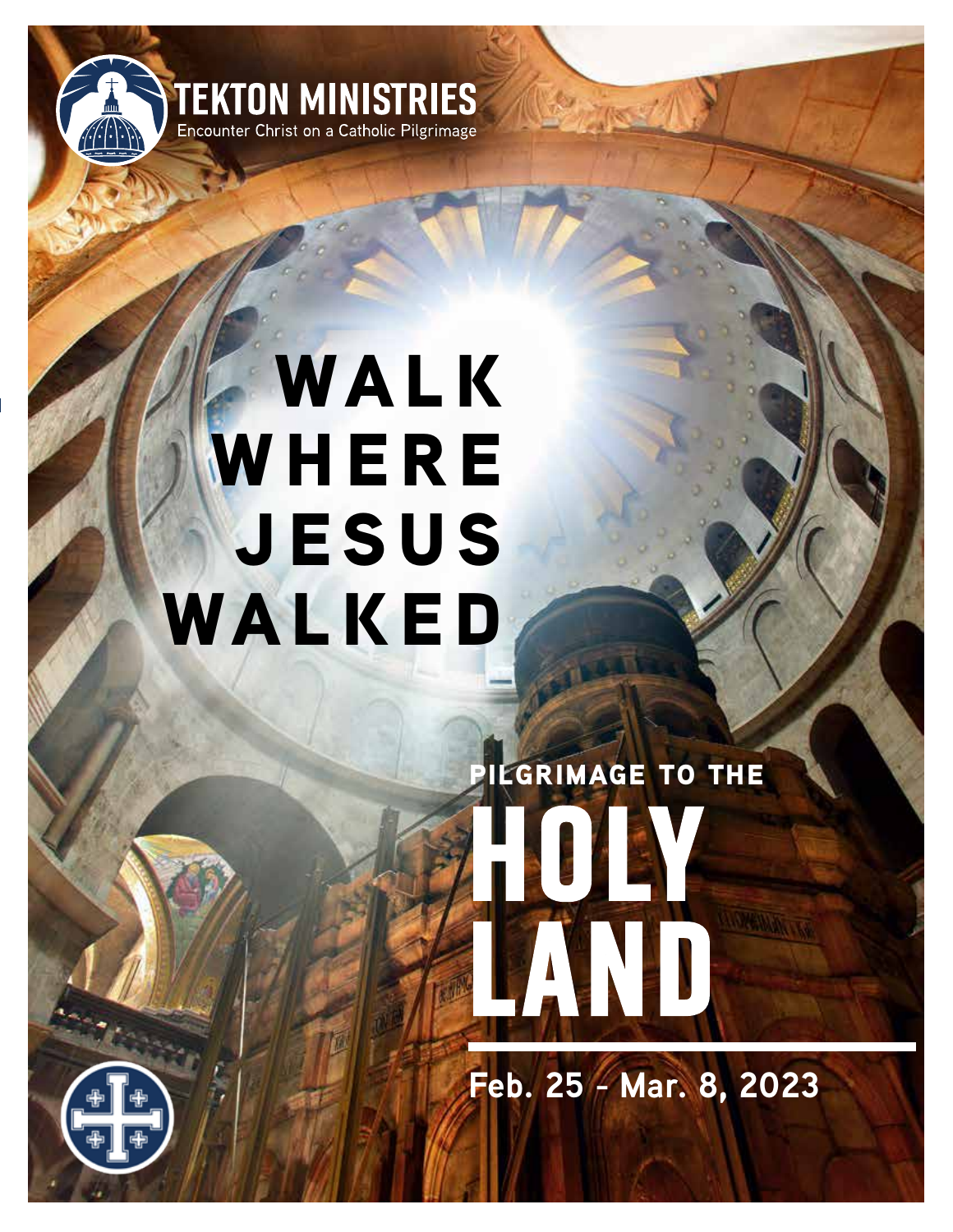## a truly catholic pilgrimage

**Tekton Ministries** *has been leading Catholic pilgrimages to the Holy Land for more than 20 years. Working closely with your priest and deacon to create thoughtfully planned itineraries, we help make the Catholic faith more tangible to your daily life by taking you where the seeds of Catholicism were first planted to be spread across the world. Although we visit more than 50 sites in this holy and historic region, Daily Mass and time for prayerful reflection are important parts of each day's experience.*

*We use only experienced Christian or Catholic guides, so you receive truthful explanations of scripture and the places we encounter. When the disciple Philip asked the Eunuch (who was reading Isaiah) if he understood what he was reading, the man responded, "How can I, unless someone guides me?" (Acts 8:35) Just as Philip guided the Eunuch with "the good news of Jesus," your Tekton pilgrimage will guide you into a deeper understanding of the Scriptures. Our prayers, service, and love of our Lord go with you.*

#### l **Day 1 - Saturday, February 25** *Depart USA*

Our pilgrimage begins today as we depart on our flight to Israel. Meals and drinks served aloft.

l **Day 2 - Sunday, February 26** *Arrive Tel Aviv / Galilee*

After our arrival at Ben Gurion Airport in Tel Aviv, we will travel north to our hotel in Galilee - our home base for the next three nights. *(D)*

#### l **Day 3 - Monday, February 27** *Galilee: Baptismal Site / Cana / Nazareth / Mt. Tabor*

Your immersion in ancient Israel where Christ walked begins. After breakfast, drive along the shores of the Sea of Galilee to the Baptismal Site on the Jordan River. Renew our baptismal vows in the very river where Christ was baptized by John the Baptist (Mark 1:9). Then we drive to Cana in Galilee to pray where Jesus performed His first miracle, at the request of His mother, Mary, turning the water into wine. The Catholic Church points to this miracle as establishing the Sacrament of Marriage. If you wish, you may renew your wedding vows here as a lasting remembrance of this holy site. Afterwards, travel a short distance to Nazareth, the childhood home of Jesus. Visit the Basilica of the Annunciation that holds the Cave of the Annunciation which is the actual room where Gabriel appeared to Mary and "the Word was made flesh." (John 1:14) and see St. Joseph's Carpentry Shop, where the foster father of Jesus worked. Our last excursion of the day is to the summit of Mt. Tabor, the site of the Transfiguration and the culminating point of Christ's public life (Matthew 17:5). *(B, D, Mass)*



#### l **Day 4 - Tuesday, February 28**

*Galilee: Tabgha / Capernaum / Sea of Galilee Boat Ride* This morning, drive to Tabgha, and ponder the site where Jesus multiplied the loaves and fishes to feed more than 5,000 people (Luke 9:13). Then visit the Church of Peter's Primacy on the shores of Galilee. A rock at the center of this church is believed to be the actual table where the apostles ate breakfast with Christ after His Resurrection. It is where Peter's role as the Vicar of Christ was further established as Christ asked him to "Feed my sheep" (John 21:16). Continue to Capernaum, the center of Jesus's three-year public ministry, where he called his first disciples, Peter, Andrew, James, John and Matthew. Here Christ healed Peter's mother-inlaw of a fever, brought a child back to life, cured a leper, healed the centurion's servant and cast out a demon from a young boy. Visit the synagogue where Jesus taught and spend some private, prayerful time on the shores of the Sea of Galilee. End the day with a scenic and prayerful boat ride on the Sea, reflecting upon the many moments of Christ's ministry that happened here. *(B, D, Mass)*



#### l **Day 5 - Wednesday, March 1** *Galilee / Mount of Beatitudes / Jericho / Jerusalem*

This morning we begin on the Mount of Beatitudes where Christ gave his famous Sermon of the Mount. Then, depart from the region of Galilee and travel south through the Jordan River Valley to Jericho, the oldest known city in the Western world. In 1250 B.C., Joshua and the Israelites encircled the city, trumpets blasting, and the walls came tumbling down (Joshua 6). Jesus passed through Jericho on his way to Jerusalem. From Jericho we have an excellent view of the Mount of Temptation, where Jesus fasted and prayed for 40 days to resist the devil. After lunch, drive through the Judean wilderness to Jerusalem, our home for the next six nights. *(B, D, Mass)*

#### l **Day 6 - Thursday, March 2**

#### *Jerusalem: Mount of Olives / Garden of Gethsemane*

We will take a morning drive to the top of the Mount of Olives for a panoramic view of Jerusalem and visit two churches located on the mount: the Church of the Pater Noster where Jesus taught His disciples how to pray the "Our Father" and Ascension Chapel, the site where Jesus ascended into Heaven. Descend the mount on the path Christ walked on the "Palm Sunday Road" to Dominus Flevit, where He wept over Jerusalem and her future destruction. Then enter into the Garden of Gethsemane where Christ had His agony and was betrayed. Here we will pray in the Church of All Nations at the Rock of Agony, the very rock Christ prayed at and sweated blood before He was crucified. The remainder of the day will be free for personal activities. *(B, D, Mass)*

#### l **Day 7 - Friday, March 3**

#### *Jerusalem: Via Dolorosa / Holy Sepulchre*

An exciting and jam-packed day awaits us as we explore Jerusalem further. We enter the Old City of Jerusalem through St. Stephen's Gate to visit the Church of St. Anne, where the Blessed Virgin Mary was born. Afterwards, see the Pool of Bethesda, where Jesus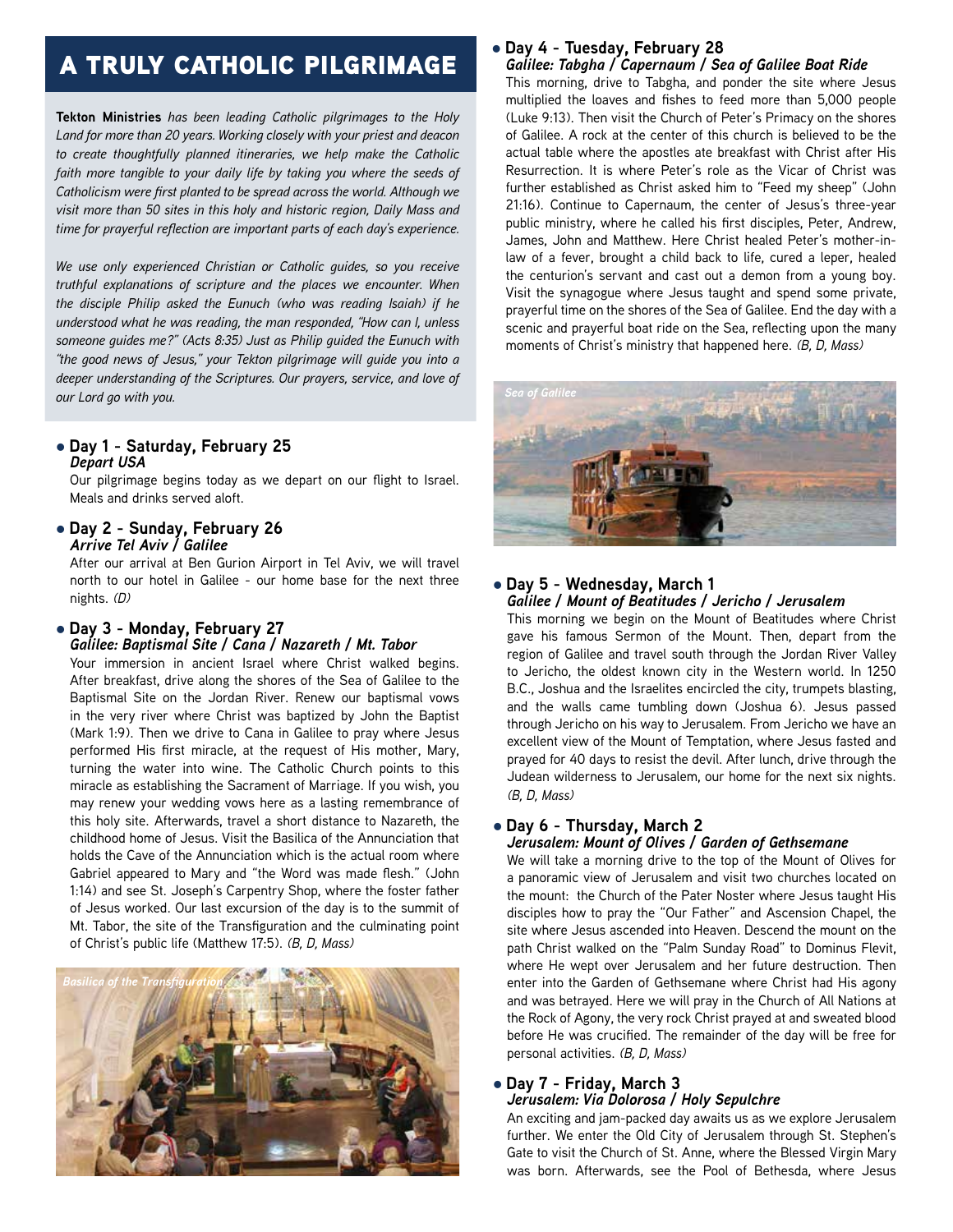healed the paralytic man. Prayerfully walk the Via Dolorosa to the Church of the Holy Sepulchre and climb the steps up Mt. Calvary to pray at the site of the Crucifixion. Venerate the site where Jesus body was anointed, the tomb where He was buried and rose from the dead and the Chapel of St. Helena where she found the true cross. *(B, D, Mass)*



#### l **Day 8 - Saturday, March 4**

*Jerusalem: Ein Karem / Wailing Wall / Old City Jerusalem* This morning, we drive to Ein Karem, one of the most beautiful sites in the New City of Jerusalem. Visit the Church of Saint John the Baptist built at the site where Saint John was believed to have been born. Then marvel at the Visitation Church where Mary proclaimed her service to God in her Magnificat prayer and pray the Magnificat together in this holy site. In the afternoon, visit the Wailing Wall, a solemn site for the Jewish people and where prayers are inserted between the stones. The rest of the afternoon is free to explore the Old City on our own. *(B, D, Mass)*

#### l **Day 9 - Sunday, March 5**

#### *Jerusalem: Bethany / Qumran / Dead Sea*

This morning visit Bethany to see the House of Mary, Martha, and Lazarus and the Tomb of Lazarus where Christ raised him from the dead. Journey through the Judean Wilderness along the Dead Sea to Qumran to see the caves where the Dead Sea Scrolls were discovered. We end our day with a drive to the Dead Sea to float and swim in its salty, mineral laden waters before returning to Jerusalem. *(B, D, Mass)*

#### l **Day 10 - Monday, March 6** *Jerusalem: Bethlehem / Shepherd's Fields*

Journey to one of the most joyous sites connected to the Holy Night Christ was born - the Shepherd's Fields outside of Bethlehem. Then travel into the city of Bethlehem and visit the Nativity Church above the traditional Grotto of Jesus' Birth. Ponder the Manger, Grotto of St. Jerome, and the Church of St. Catherine, the parish church for Bethlehem's Catholics. We will visit the Milk Grotto Chapel, a place where many couples pray for the Virgin Mary's intercession to conceive a child, followed by some free time for shopping before returning to Jerusalem. *(B, D, Mass)*



#### l **Day 11 - Tuesday, March 7** *Jerusalem: Mt. Zion / Tel Aviv*

This morning we will check out from our hotel after breakfast. Then travel to Mt. Zion, where Christ celebrated the Last Supper in the Upper Room. Together we journey to Dormition Abbey, the traditional site where Mary was assumed into heaven. Visit one of the most striking churches in Jerusalem –St. Peter in Gallicantu. A golden rooster sits atop, recalling the place where Peter denied Jesus three times (Matthew 26). This was the site of the palace of the high priest Caiaphas, where Jesus was brought to jail after His arrest and kept in the dungeon that sits underneath the Church. After our farewell Middle Eastern dinner this evening, we transfer to Tel Aviv to catch our late evening return fight home. *(B, D, Mass)*

#### l **Day 12 - Wednesday, March 8** *Tel Aviv / USA*

Our time pondering the wonder and awe of the Holy Land comes to an end. We arrive back in the USA early this morning after our overnight flight from Tel Aviv.

#### *B=Breakfast D=Dinner*

*\* Please note that all rates and services are subject to availability and confirmation. We cannot be responsible for any increase in these rates or changes in services or flight and land arrangements in the event that government regulations change due to the COVID-19 pandemic.*